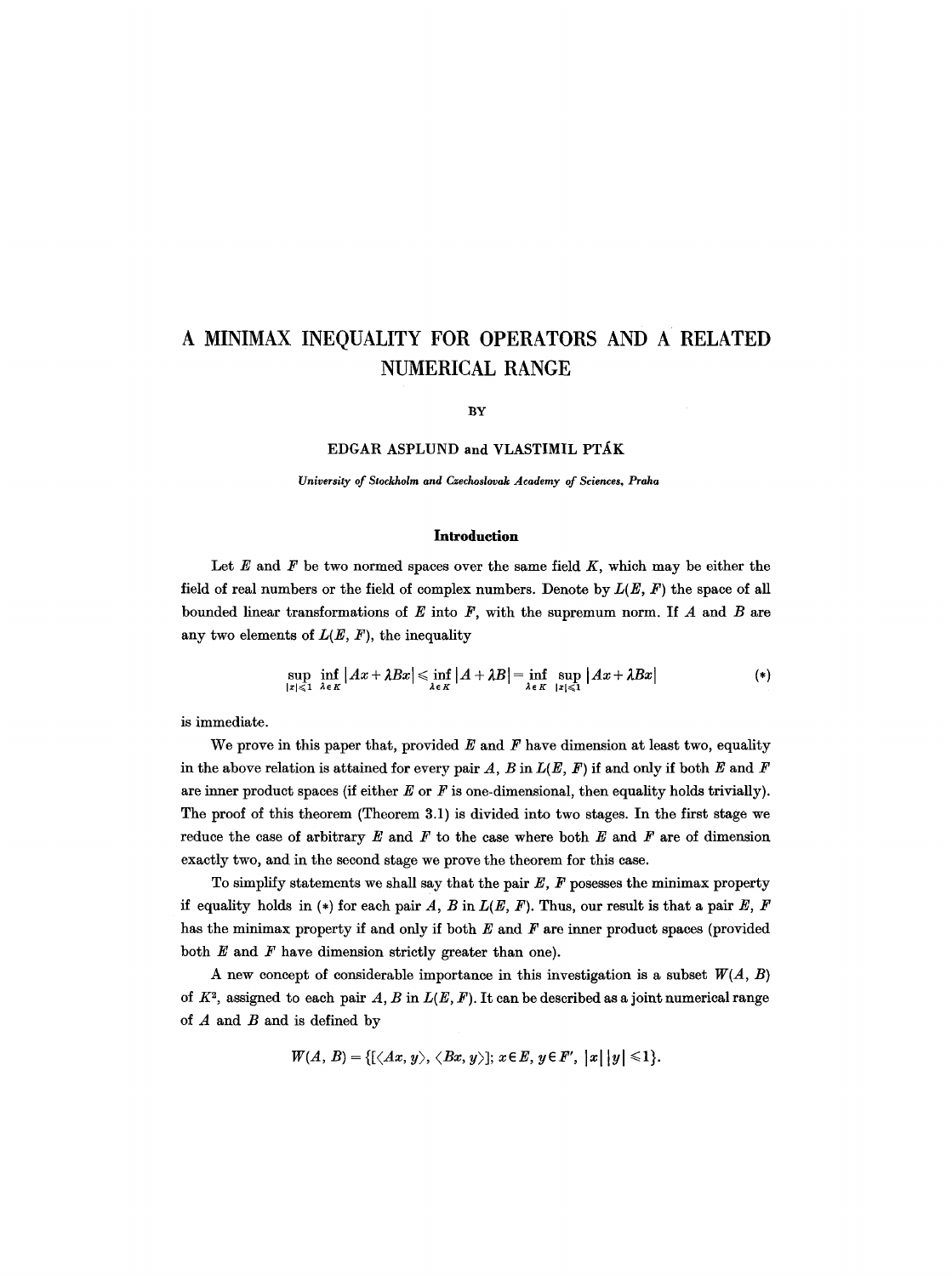This set enables us to formulate conveniently the conditions for equality in (\*), but it also seems to be interesting in its own right. It turns out that, given two fixed operators A and B,  $W(A, B)$  is convex if and only if equality holds for all pairs of linear combinations of A and B. If E and F are inner product spaces the convexity of  $W(A, B)$  is closely related to the classical theorem of Hansdorff and Toeplitz on the convexity of the numerical range of one operator.

The dual space (i.e. the space of all bounded linear functionals) of a given normed space  $E$  will be denoted by  $E'$ , and the same notation will also serve for the adjoint  $A'$  of an operator  $A$ . Finally we remark what has already been apparent, namely that we are going to use the same simple bar notation for the norm in all the spaces involved, as well as for the absolute value of scalars.

The references [1], [2], and [3] are general references on the theory of vector spaces and tensor products. In particular, Proposition 1, p. 28 of [2] summarizes the needed background on tensor products.

The problem treated here is a generalization of one treated by T. Seidman. He showed in [4] that if E and F are one and the same Hilbert space,  $B = I$ , and A belongs to a special class of operators (including in particular the normal ones), then equality holds in (\*). On the other hand, by way of the concept of a joint numerical range, this paper makes contact with the recent quite extensive literature on numerical ranges in Banach spaces. In particular, the paper by Zenger [5] contains a result related to our main result. Let G be the group of complex  $n \times n$ -matrices (elements of  $L(C^n, C^n)$ ) that have one non-zero entry in each row and column, all of absolute value one. Zenger shows that if a norm on  $C<sup>n</sup>$  is invariant under  $G$ , and if moreover for this norm the range of values of any element of  $L(C^n, C^n)$  is a convex set, then the norm must be Euclidean, in this case of course a multiple of the standard  $l_n^2$  norm. It seems reasonable to conjecture that one should be able to weaken Zenger's restrictions and still show that the norm must be Euclidean, using the methods from the last section of the present paper.

#### **1. The joint numerical** range

Let us begin with a precise formulation of our problem and the corresponding definitions. Let M be a one-dimensional *a/fine* subspace of *L(E, F)* which does not pass through the origin. Consider the obvious inequality

$$
\sup_{|x| \leqslant 1} \inf_{A \in M} |Ax| \leqslant \inf_{A \in M} \sup_{|x| \leqslant 1} |Ax| = \inf_{A \in M} |A|.
$$
 (1)

*Definition* 1.1. We shall say that the triple  $(E, F, M)$  has the minimax property if equality occurs in (1). If P is a two-dimensional *linear* subspace of  $L(E, F)$  we say that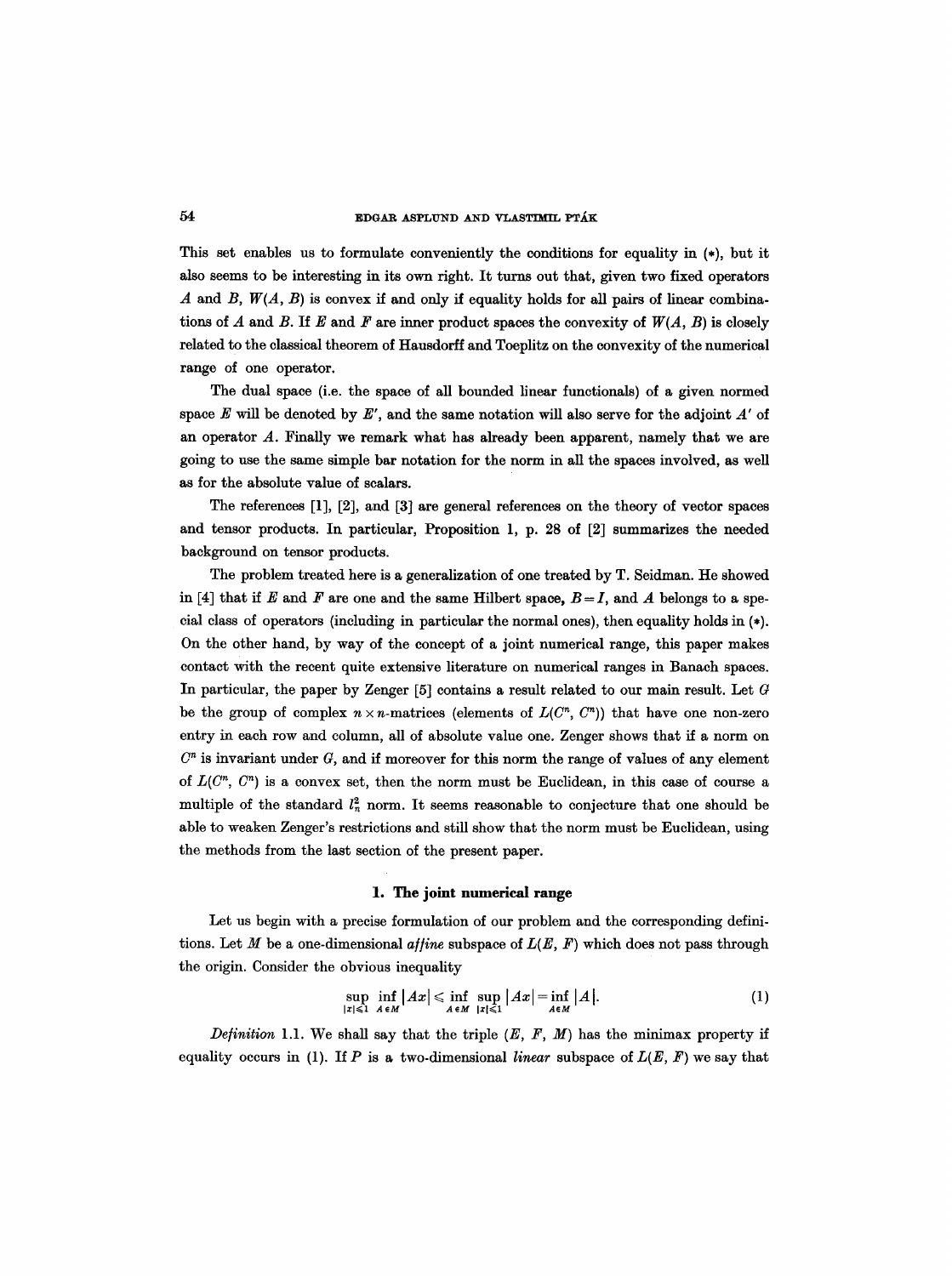$(E, F, P)$  has the minimax property if  $(E, F, M)$  has the minimax property for each onedimensional affine subspace  $M \subset P$ , with  $0 \notin M$ . Finally, we say that the pair  $(E, F)$  has the minimax property if  $(E, F, P)$  has it for each two-dimensional subspace  $P \subset L(E, F)$ .

LEMMA 1.2. If  $M$  is a one-dimensional affine subspace of  $L(E, F)$  not passing through *the origin, then* 

$$
\sup_{|x| \leqslant 1} \inf_{A \in M} |Ax| = \sup_{|x| \leqslant 1} \sup_{|y| \leqslant 1} \inf_{A \in M} \text{Re} \langle Ax, y \rangle = \sup_{|y| \leqslant 1} \inf_{A' \in M'} |A'y|
$$

where  $M'$  denotes the image in  $L(F', E')$  of the set  $M$  under the transposition mapping.

*Proo/.* By means of the two relations below

$$
\inf_{A \in M} |Ax| = \sup \{ \inf_{A \in M} \text{Re} \langle Ax, y \rangle; y \in F', |y| \leq 1 \}
$$
  
\n
$$
\inf_{A' \in M'} |A'y| = \sup \{ \inf_{A' \in M'} \text{Re} \langle x, A'y \rangle; x \in E, |x| \leq 1 \}.
$$

Proof of the second relation (the proof of the first is similar): If

 ${A'y; A' \in M'} = {y_0 + \lambda y_1; \lambda \in K}$ 

and  $[y_0]$  is the class of  $y_0$  in  $E'/(\text{span } y_1)$ , then

$$
\inf_{A' \in M'} |A' y| = |[y_0]| = \sup \{ \text{Re } \langle x, y_0 \rangle; x \in E, \langle x, y_1 \rangle = 0, |x| \leq 1 \} \leq \sup \{ \inf_A \text{Re } \langle x, y_0 + \lambda y_1 \rangle; x \in E, |x| \leq 1 \} \leq \inf_{A' \in M'} |A' y|.
$$

For if  $N = {x \in E; \langle x, y_1 \rangle = 0}$ , then span  $y_1 = N^0$ , the annihilator of N in E', and the quotient space  $E'/N^0$  is isomorphic to N' by the natural homomorphism (cf. [1], ch. IV, § 5, proposition 10).

LEMMA 1.3. The triple  $(E, F, M)$  has the minimax property if and only if the triple *(F', E', M') has it.* 

*Proo]. An* immediate consequence of Lemma 1.2.

Our main tool in this investigation is the fact that the tensor product  $E \otimes F'$ equipped with the norm

$$
g(t) = \inf \left\{ \sum |x_i| \, |y_i|; \, t = \sum x_i \otimes y_i \right\}
$$

may be isometrically imbedded as a  $w^*$ -dense subspace in  $L(E, F)'$ . The unit ball of the normed space  $(E \otimes F', g)$  is the closed convex hull of the set

$$
U = \{x \otimes y; x \in E, y \in F', |x| \, |y| \leq 1\}
$$

of simple tensors of norm at most one.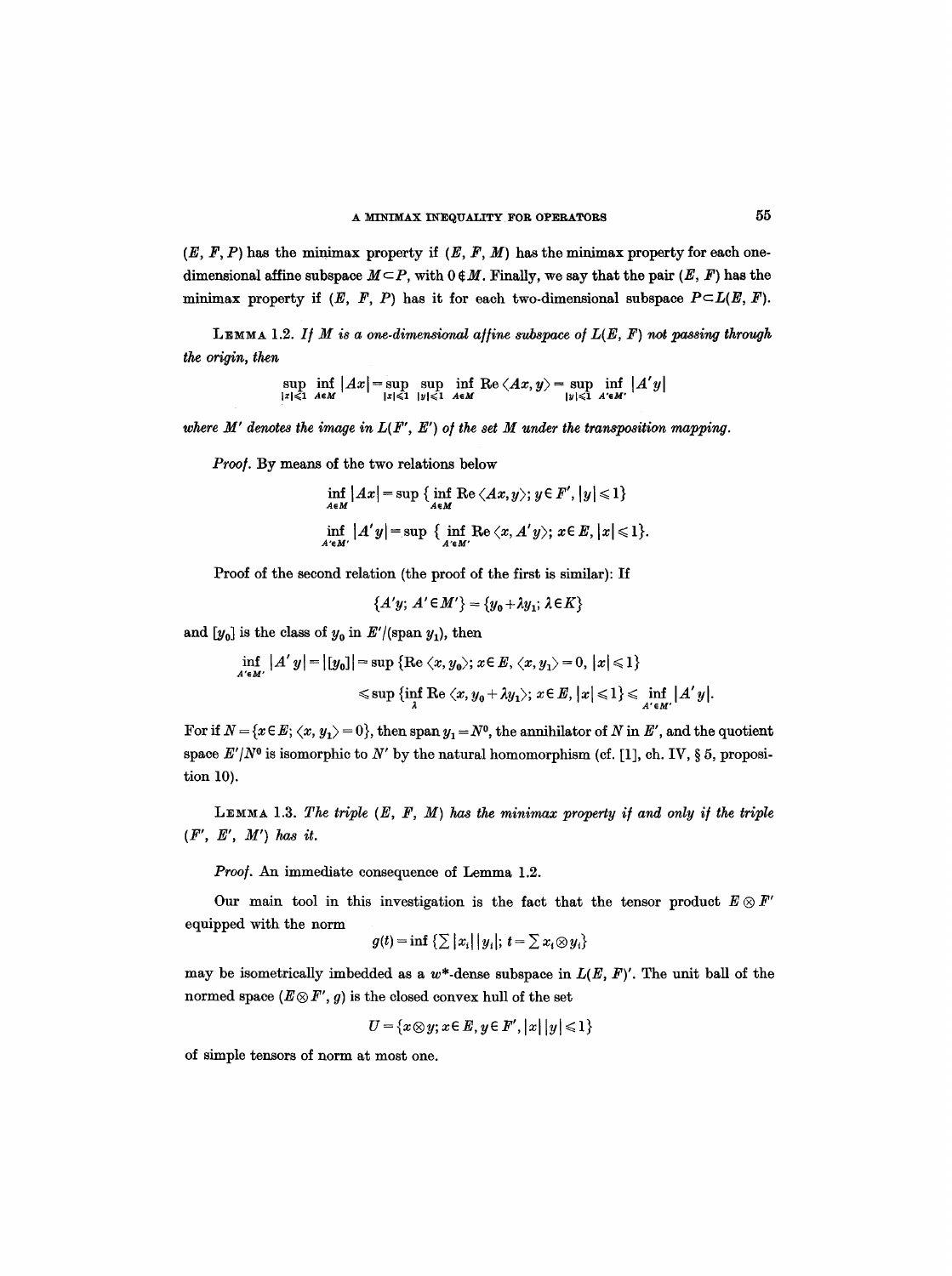*Definition* 1.4. Let P be a two-dimensional subspace of  $L(E, F)$ . We denote by  $W(P)$ the set of those elements of *P'* which admit a representation of the form

$$
A \rightarrow \langle Ax, y \rangle, \quad A \in P
$$

with  $x \in E$ ,  $y \in F'$ , and  $|x| |y| \le 1$ . If  $\{A_0, A_1\}$  is a basis for P and if we use the dual basis for  $P'$  an affinely equivalent image of  $W(P)$  in  $K^2$  is obtained:

$$
\{[\langle A_0x,y\rangle,\langle A_1x,y\rangle];\,|x|\,|y|\leqslant 1\}
$$

which we denote by  $W(A_0, A_1)$ . The set  $W(P)$  will be called the numerical range of P, the set  $W(A_0, A_1)$  the joint numerical range of  $A_0$  and  $A_1$ .

THEOREM 1.5. Let P be a two-dimensional subspace of  $L(E, F)$ . Then  $(E, F, P)$  has the  $minimax$  property if and only if the closure of  $W(P)$  is convex.

*Proof.* The set of all one-dimensional affine subspaces M of P which do not pass through zero is in one-to-one correspondence with the set of all non-zero vectors  $t \in P'$  by means of

$$
M = \{A \in P; \langle A, t \rangle = 1\}.
$$

Denote by  $C(W(P))$  the closed convex hull in P' of the set  $W(P)$  and note that both  $W(P)$ and  $C(W(P))$  have the property that they contain with each point z also all points of the form  $\lambda z$ ,  $|\lambda| \leq 1$ . Keeping this in mind, it is easy to see that the theorem will be proved if we prove the following two relations

$$
\sup_{|x| \leq 1} \inf_{A \in M} |Ax| = \sup \{ |\lambda|; \ \lambda t \in W(P) \} \tag{2}
$$

$$
\inf_{A \in M} \sup_{\|x\| \le 1} |Ax| = \sup \{|\lambda|; \ \lambda t \in C(W(P))\}.
$$
 (3)

To prove (2) we use Lemma 1.2. If follows that

$$
\sup_{|x| \leqslant 1} \inf_{A \in M} |Ax| = \sup_{x \otimes y \in U} \inf_{A \in P, \forall A, b=1} \text{Re} \langle Ax, y \rangle = \sup \{ |A|; \lambda \in W(P) \}.
$$

The equation (3) is an immediate consequence of the fact that  $C(W(P))$  is the unit ball of *P'*. The proof is complete.

### **2. Reduction theorems**

Having transformed the minimax property of the pair  $(E, F)$  into a statement concerning convexity of a set in  $K^2$ --a property which involves only two points of the numerical range at a time-it is to be expected that the minimax property of the pair  $(E, F)$  may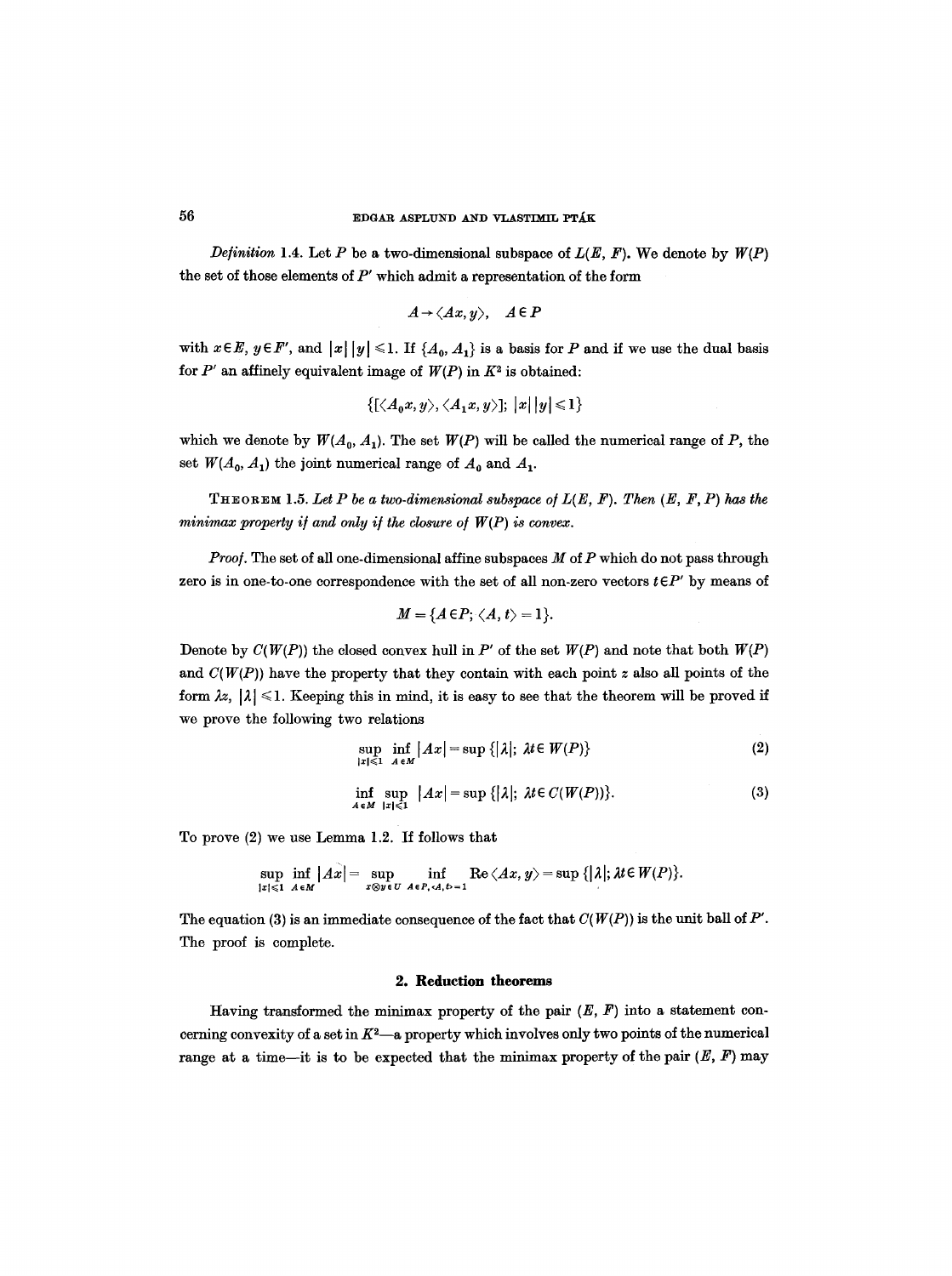be reduced to the behavior of two-dimensional subspaces and quotient spaces of  $E$  and  $F$ . This is indeed the case as the following two propositions show.

PROPOSITION 2.1. Let E and F be two normed spaces. Suppose we are given normed spaces  $E_0$  and  $F_0$  and mappings  $Q \in L(E, E_0)$ ,  $V \in L(F_0, F)$  such that  $Q'$  and  $V$  are isometries. *Then the mapping which assigns to each*  $X \in L(E_0, F_0)$  the operator  $VXQ \in L(E, F)$  is an *isometry of*  $L(E_0, F_0)$  *into*  $L(E, F)$ *. Moreover, if the pair*  $(E, F)$  has the minimax property *then the pair*  $(E_0, F_0)$  *has the minimax property as well.* 

*Proo/.* It is obvious from the definition of the supremum norm of an operator that if the left factor in a product of operators is an isometry, then it can be cancelled without changing the norm. Hence

$$
|VXQ| = |XQ| = |Q'X'| = |X'| = |X|,
$$

proving the isometry statement. Let M be an affine subspace of  $L(E_0, F_0)$ , of dimension one, and let  $M_1$  be the image of M in  $L(E, F)$  by the mapping  $X \rightarrow VXQ$ . Using the minimax property of  $(E, F)$ , and Lemma 1.2, we get

$$
\sup_{|x| \leqslant 1} \inf_{A \in M} |Ax| = \sup_{|y| \leqslant 1} \inf_{A' \in M'} |A'y| = \sup_{\|y\| \leqslant 1} \inf_{A' \in M'} |Q'A'y|
$$
  
=  $\sup_{\|x\| \leqslant 1} \inf_{A} |AQx| = \sup_{\|x\| \leqslant 1} \inf_{A' \in M} |VAQ| = \inf_{A \in M} |A|.$ 

Since  $M$  is arbitrary, this finishes the proof of Proposition 2.1.

PROPOSITION 2.2. Let E, F be two normed spaces. Suppose we are given normed spaces  $E_0$  and  $F_0$  and mappings  $H \in L(E_0, E)$ ,  $S \in L(F, F_0)$  which are both contractions. Then the *mapping R which assigns to every*  $X \in L(E, F)$  the operator  $S X H \in L(E_0, F_0)$  is a contraction (of  $L(E, F)$  into  $L(E_0, F_0)$ ) and moreover

$$
W(R(A), R(B)) \subset W(A, B)
$$

*for each pair*  $A, B \in L(E, F)$ *.* 

*Proof.* The contractiveness of R follows from the submultiplicativity of the norm. The second statement is also obvious, since

$$
W(R(A), R(B)) = \{ [\langle \mathcal{S}AHx, y \rangle, \langle \mathcal{S}BHx, y \rangle]; x \in E_0, y \in F'_0, |x| |y| \leq 1 \}
$$
  
= \{ [\langle \mathcal{A}(Hx), S'y \rangle, \langle \mathcal{B}(Hx), S'y \rangle]; Hx \in E, S'y \in F', |x| |y| \leq 1 \}

and H and S' are contractions, so that  $|Hx| |S'y| \leq 1$  follows from  $|x| |y| \leq 1$ .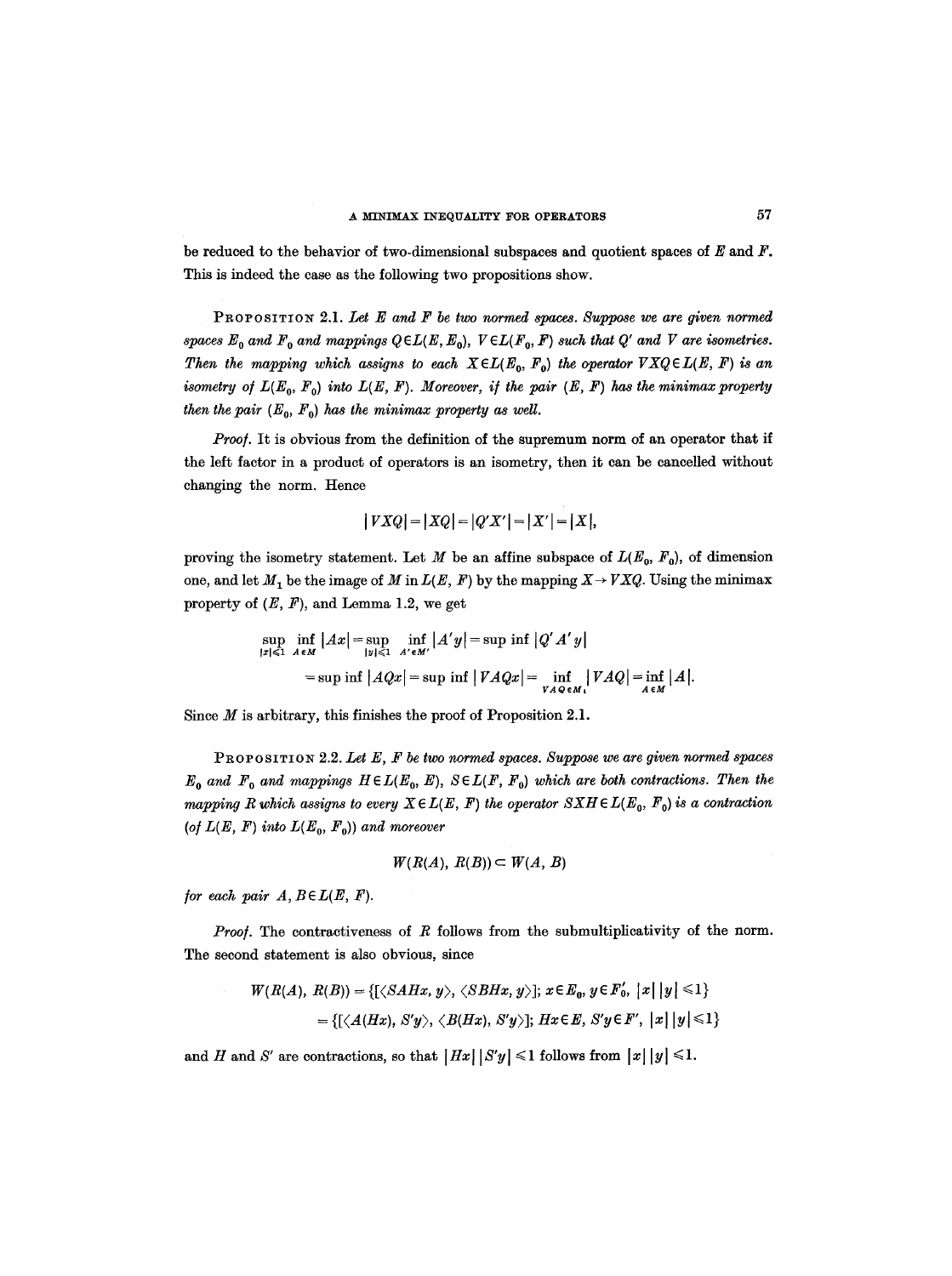#### 58 EDGAR ASPLUND AND VLASTIMIL PTÁK

## **3.** The main theorem

THEOREM 3.1. *Let E and F be two normed spaces o/dimension strictly greater than one over the same field K (which may be either the field of real numbers or the field o/complex numbers). Then the pair*  $(E, F)$  *has the minimax property if and only if both E and F are inner product spaces.* 

*Proof.* Suppose that  $E$  and  $F$  are inner product spaces and that  $A$ ,  $B$  is a pair in  $L(E, F)$ . Let  $[\xi_1, \eta_1]$  and  $[\xi_2, \eta_2]$  be two points in  $W(A, B)$ , i.e. there are points  $x_i \in E$ ,  $y_i \in F', i = 1, 2$ , such that  $|x_i| |y_i| \leq 1$  and

$$
\xi_i = \langle Ax_i, y_i \rangle, \eta_i = \langle Bx_i, y_i \rangle
$$
 for  $i = 1, 2$ .

Let  $E_0$  be the subspace of E spanned by  $x_1$  and  $x_2$ , and  $H \in L(E_0, E)$  the injection mapping; also let  $F_0$  be the quotient space

 $F/(\text{span}(y_1, y_2))^0$ 

with  $S\in L(F, F_0)$  the canonical mapping. If R is the mapping defined in Proposition 2.2, then obviously the two points  $[\xi_1,\eta_1]$  and  $[\xi_2,\eta_2]$  also belong to  $W(R(A), R(B))$ . It follows from (2.2) that if we can prove that  $W(R(A), R(B))$  is convex then the whole segment with endpoints  $[\xi_1, \eta_1]$  and  $[\xi_2, \eta_2]$  must belong to  $W(A, B)$ . Since  $E_0$  and  $F_0$  are inner product spaces of dimension at most two, it follows by Theorem 1.5 that in order to prove that the pair  $(E, F)$  has the minimax property it suffices to consider the case when both E and F have dimension exactly two over  $K$ —the one-dimensional cases are trivial anyway.

Moreover, by making some more trivial transformations we may assume that  $A$  and B are operators from the same two-dimensional inner product space into itself, and that the minimum of  $|A + \lambda B|$  as  $\lambda$  ranges over K is attained for  $\lambda = 0$ . The sup norm of the operator  $T = A + \lambda B$  is given by the formula

$$
|T|^2 = (\text{tr } T'T + ((\text{tr } T'T)^2 - 4|\det T|^2)^{\frac{1}{2}})/2. \tag{4}
$$

This formula defines a real valued function on  $K$ , which can also be considered as the upper envelope of a family of positive quadratic functions

$$
\lambda \to T \to |Tx|^2 = |Ax + \lambda Bx|^2 \tag{5}
$$

as x ranges over  $|x| \leq 1$  (cf. (\*)). If, for  $\lambda = 0$ , i.e. for  $T = A$  the expression under the square root sign in (4) differs from zero, then the function  $\lambda \rightarrow |A + \lambda B|^2$  is actually smooth at  $\lambda = 0$ , hence its infimum must, by compactness, be the same as the infimum of one of the individual functions in the family (5). But that means that equality holds in  $(*)$ .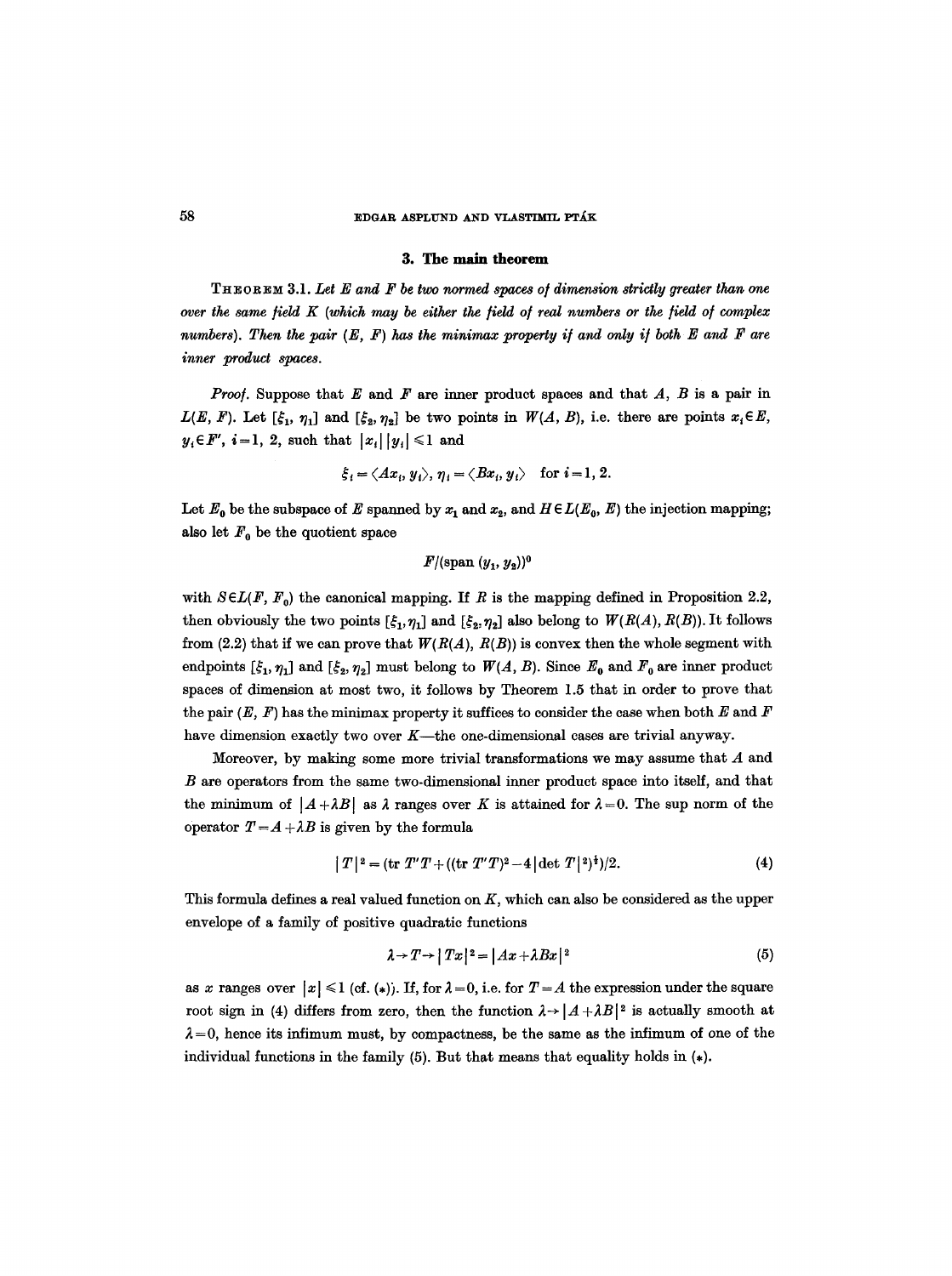If the square root expression in (4) vanishes for  $\lambda = 0$ , then the upper envelope of the family (5) may have a corner at  $\lambda = 0$  and one has to proceed differently. But in that case the operator A must be an isometry and there is no loss of generality to assume  $A = I$ . We must then prove that there is a vector  $x$  of length one such that

$$
1 \leqslant |x+\lambda Bx|^2 = 1 + 2 \operatorname{Re} \lambda \langle Bx, x \rangle + |\lambda|^2 |Bx|^2 \text{ for all } \lambda,
$$

i.e. such that  $\langle Bx, x\rangle = 0$ . Suppose this were not so; then 0 would be an exterior point of the ordinary numerical range of  $B$ , which is a compact, convex set. Multiplying  $B$  by some number of modulus one, if necessary, we may assume that for some  $\varepsilon > 0$ 

 $\text{Re}\langle Bx, x\rangle \geqslant \varepsilon$  whenever  $|x|=1$ .

But then, if  $p$  is a positive valued parameter

$$
|I-pB|^2\leqslant 1-2\varepsilon p+|B|^2p^2,
$$

which yields a contradiction for small  $p$ . This proves the sufficiency of the condition of Theorem 3.1.

Suppose now that the pair  $(E, F)$  has the minimax property. In order to prove that both  $E$  and  $F$  are inner product spaces it suffices according to the classical theorem of Jordan and v. Neumann to show that every two-dimensional quotient space  $E_0$  of E and every two-dimensional subspace  $F_0$  of  $F$  are inner product spaces. If  $E$  and  $F$  are given, denote by Q the canonical quotient mapping of E onto  $E_0$  (then  $Q'$  is an isometry, cf. [1], loc. cit.), and by V the canonical embedding of  $F<sub>0</sub>$  into F. By Proposition 2.1 the pair  $(E_0, F_0)$  has the minimax property as well. Hence it suffices to prove the necessity part of Theorem 3.1 for the special case that both  $E$  and  $F$  are of dimension two over  $K$ .

Let  $H$  be a two-dimensional inner product space, with inner product denoted by  $(z, u)$  for arbitrary elements z, u in H. Let  $\{x, y\}$  be an orthonormal basis for H and fix arbitrary bases in  $E$  and  $F$  so that it makes sense to talk about determinants of operators. Construct operators  $T\epsilon L(E,H),$   $R\epsilon L(H,F)$ 

such that

$$
|T| = |R| = 1,
$$
  
\n
$$
|\det T| = \max \{ |\det A|; A \in L(E, H), |A| = 1 \},
$$
  
\n
$$
|\det R| = \max \{ |\det A|; A \in L(H, F), |A| = 1 \}.
$$
  
\n(6)

The operators  $T$  and  $R$  are unique in the following sense.

LEMMA 3.2. If T and R are arbitrary solutions of (6), then the set of all solutions are *given by the expressions* 

*{UT; U: H*  $\rightarrow$  *H is an isometry}, and {RU; U: H*  $\rightarrow$  *H is an isometry}.*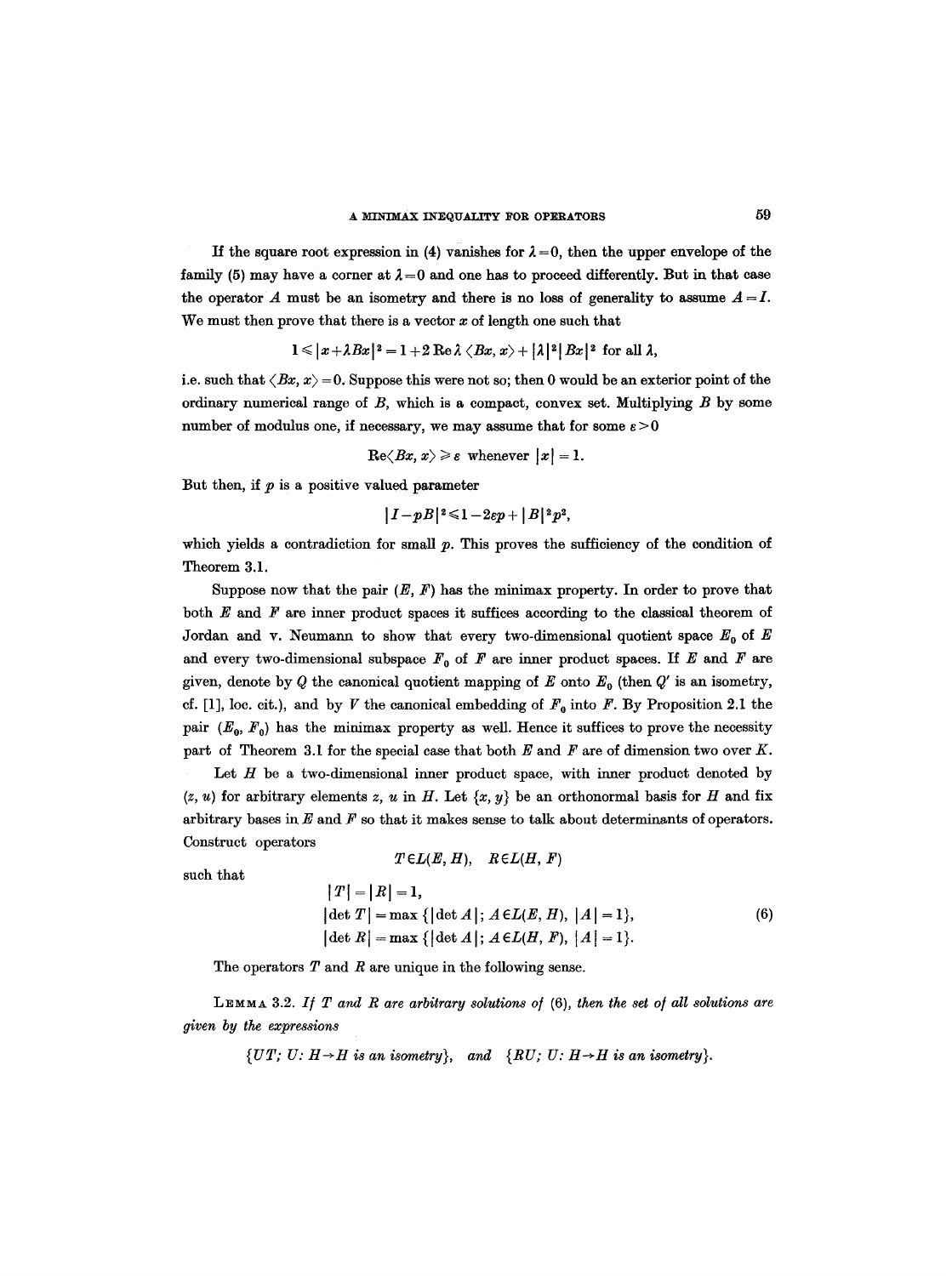*Proof.* We prove the statement about  $\{UT\}$ , the other is proved quite similarily or by duality. It is obvious that  $UT$  satisfies (6) if U is an isometry. Suppose  $T_1$  satisfies (6), and put  $U = T_1 T^{-1}$ . Factor  $U = PV$  where P is positive definite and V is an isometry. By hypothesis, det  $P = 1$ , i.e. P has two positive eigenvalues, the product of which is one. If P is the identity then we have already proved that U is an isometry, and  $T_1 = UT$ ; so we may assume that the opposite holds or, in other words, that neither eigenvalue of  $P$  equals one. Let  $T_2$  in  $L(E, H)$  be defined by

$$
T_2 = P^{\frac{1}{2}}VT,
$$

where  $P^{\frac{1}{2}}$  is the unique positive definite operator whose square is P. It follows immediately that  $|\det T_2| = |\det T|$ , and since  $T_2' T_2 = T' V' T_1$  that  $|T_2| \leq 1$ . We will show that  $|T_2|$  < 1, and this is a contradiction, because if  $T_3 = |T_2|^{-1} T_2$ , then  $|\det T_3| > |\det T|$ , and  $|T_3| = 1$ . Assume then, that  $|T_2x| = 1$  for some x in E with  $|x| = 1$ . Consequently

$$
1 = (P^{\frac{1}{2}}VTx, P^{\frac{1}{2}}VTx) = (VTx, T_1 x)
$$

and thus, because  $|VTx|, |T_1x| \leq 1$  by hypothesis,

$$
VTx\!=\!T_1x\!=\!PVTx
$$

which is to say that P has an eigenvector  $VTx$  corresponding to the eigenvalue 1. This contradiction completes the proof of Lemma 3.2, and we will now go on to complete the proof of Theorem 3.1.

The space  $E(F)$  is itself a Hilbert space if and only if  $|T^{-1}| = 1(|R^{-1}| = 1)$ . We will prove the necessity part of Theorem 3.1 by constructing, in case  $E$  and  $F$  are not both Hilbert spaces, operators A and B in  $L(E, F)$  such that strict inequality holds in  $(*).$ We may also, without loss of generality, put on the extra condition  $|T^{-1}| \leq R^{-1}$ , because the other case,  $|R^{-1}| \leq |T^{-1}|$ , can be proved either quite similarly or else by invoking duality, cf. Lemma 1.3. Moreover, we use the freedoms given by the isometries in Lemma 3.2 to arrange so that the basis vector x in H becomes maximal for  $T^{-1}$  and minimal for R. We thus assume

$$
1 \leq |T^{-1}| \leq |R^{-1}|; \quad 1 < |R^{-1}|
$$
\n
$$
|T^{-1}x| = |T^{-1}|; \quad |Rx|^{-1} = |R^{-1}|. \tag{7}
$$

Now we define the two elements C and D of *L(H, H)* by

$$
Cz = |R^{-1}| (z, x) x + |T^{-1}|^{-1} (z, y) y
$$
  

$$
Dz = (z, x) y
$$

for all z in H. Put  $A = RCT$  and  $B = RDT$ . Note that  $CD = |T^{-1}|^{-1}D$  and that therefore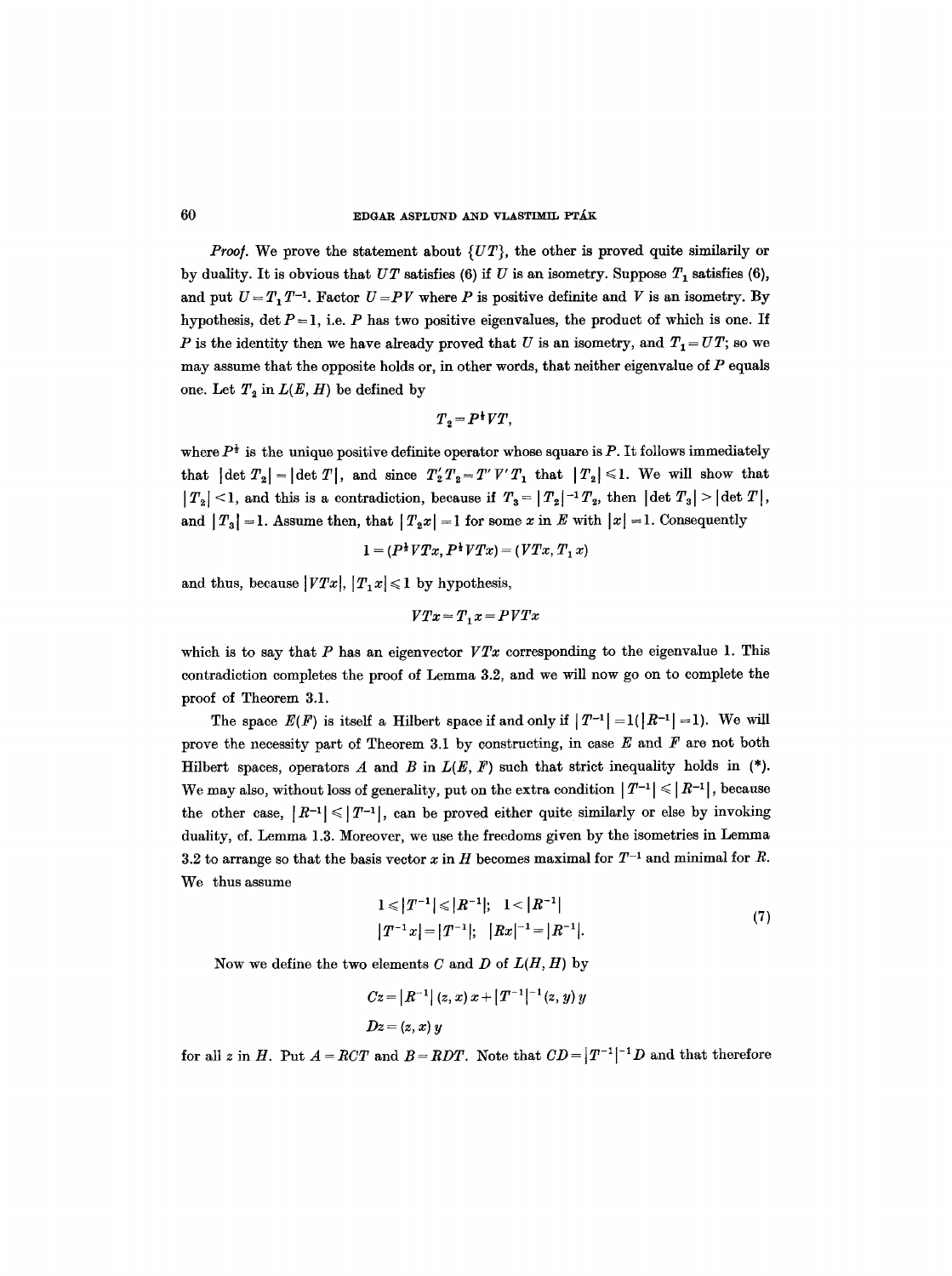## A MINIMAX INEQUALITY FOR OPERATORS 61

$$
\det(C + \lambda D) = \det C \det(I + \lambda |T^{-1}| D) = |R^{-1}| / |T^{-1}|
$$

for all  $\lambda \in K$ . We claim that

$$
|T^{-1}|^{-1}<\min_{\lambda\in K}|A+\lambda B| (=|A+\lambda_0 B| \text{ for some } \lambda_0\in K).
$$

Suppose not, i.e. that  $|A + \lambda_0 B| \leq |T^{-1}|^{-1}$ . Then  $|R(C + \lambda_0 D)| \leq 1$  so that by the defining property of R

$$
|\det R \, \det (C + \lambda_0 D)| \leqslant |\det R|, \text{ i.e. } |R^{-1}| / |T^{-1}| \leqslant 1.
$$

Hence by (7) we have already contradiction unless  $|T^{-1}| = |R^{-1}|$ , and in this remaining case  $C + \lambda_0 D$  would have to be an isometry (by Lemma 3.2), which is absurd for any value of  $\lambda_0$  (take  $z=x$ ).

It remains now to show that

$$
\max_{|u| \leqslant 1} \min_{\lambda \in K} |Au + \lambda Bu| \leqslant |T^{-1}|^{-1}.
$$
 (9)

The minimum in (9) can be computed using Lemma 1.2. For  $u$  in  $E$ ,  $v$  in  $F'$  we have

$$
\min_{\lambda} \text{ Re } [ |R^{-1}| \langle Tu, x \rangle \langle v, Rx \rangle + |T^{-1}|^{-1} \langle Tu, y \rangle \langle v, Ry \rangle + \lambda (Tu, x) \langle v, Ry \rangle ]
$$
\n
$$
= \begin{cases} \text{Re} |R^{-1}| \langle Tu, x \rangle \langle v, Rx \rangle & \text{if } \langle v, Ry \rangle = 0, \\ \text{Re} |T^{-1}|^{-1} \langle Tu, y \rangle \langle v, Ry \rangle & \text{if } \langle Tu, x \rangle = 0, \\ 0 & \text{otherwise.} \end{cases}
$$

Since  $|T| = |R| = 1$ , and  $|Rx| = |R^{-1}|^{-1}$ , (9) follows from Lemma 1.2 provided we show that

$$
|(Tu, x)| \leq |T^{-1}|^{-1} \text{ for all } u \text{ in } E \text{ with } |u| \leq 1. \tag{10}
$$

To see this, let w be an element of E', with  $|w| = 1$ , such that  $\langle T^{-1}x, w \rangle = |T^{-1}x| = |T^{-1}|$ . Then

$$
(x, T'^{-1}w) = |T^{-1}| = |T'^{-1}|,
$$

and this implies that  $T'^{-1}w=|T^{-1}|x$ , i.e.  $w=|T^{-1}|T'x$ . We have thus proved that  $|T'x| = |T^{-1}|^{-1}$ , which is equivalent to (10).

Together (8) and (9) show that unless both  $E$  and  $F$  are Hilbert spaces, one can construct operators A and B in  $L(E, F)$  such that strict inequality holds in (\*). This completes the proof of Theorem 3.1.